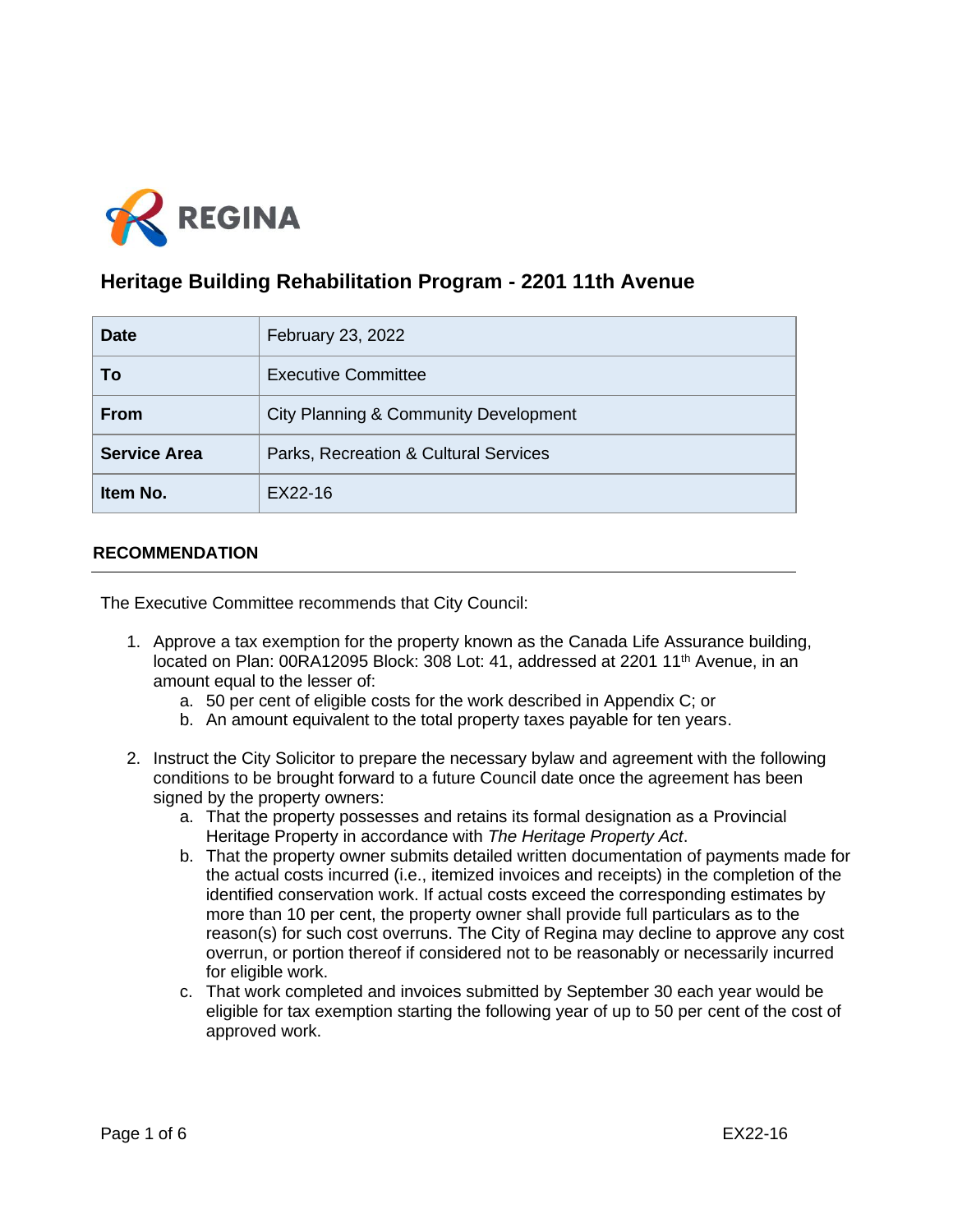- d. That the Executive Director of City Planning & Community Development or designate be authorized under the tax exemption agreement to make all determinations regarding reimbursements of the cost incurred for work done to the property based on the City of Regina's Heritage Building Rehabilitation Program and the Conservation Plan for the property (Appendix D to this report).
- 3. Authorize the City Clerk to execute the agreement on behalf of the City after the bylaw authorizing the agreement has been passed.
- 4. Authorize the Executive Director of City Planning & Community Development or designate to apply to the Government of Saskatchewan on behalf of the property owner for any exemption of the education portion of the property taxes that is \$25,000 or greater in any year during the term of the exemption.
- 5. Approve these recommendations at its meeting on March 2, 2022.

#### **ISSUE**

The applicant, Nicor Developments Inc., on behalf of the property owner, 2201 11th Avenue Properties Ltd., has requested a property tax exemption under the Heritage Building Rehabilitation Program to assist in recovering costs associated with conserving the building. The proposed conservation work will ensure the continued existence of a designated Provincial Heritage Property.

Administration has determined that the conservation work proposed is eligible for assistance under the Heritage Building Rehabilitation Program. A property tax agreement between the City of Regina (City) and the property owner will secure the City's interests in ensuring the building is properly conserved and maintained.

## **IMPACTS**

## **Financial Impacts**

Section 262(4) of *The Cities Act* limits the term of a tax exemption agreement to not more than five years. However, Section 28(a) of *The Heritage Property Act* enables City Council to provide tax relief to any person, organization, agency, association, or institution with respect to heritage property notwithstanding any provisions of *The Cities Act*. The Heritage Incentive Policy approved by City Council in August 2014 established a tax exemption for a maximum of 10 years.

Financial assistance can be provided through a tax exemption equivalent to the lesser of:

Fifty per cent of eligible work costs which is  $$328,026.82$  (\$ 656,053.63 Eligible Costs x 50 per cent); or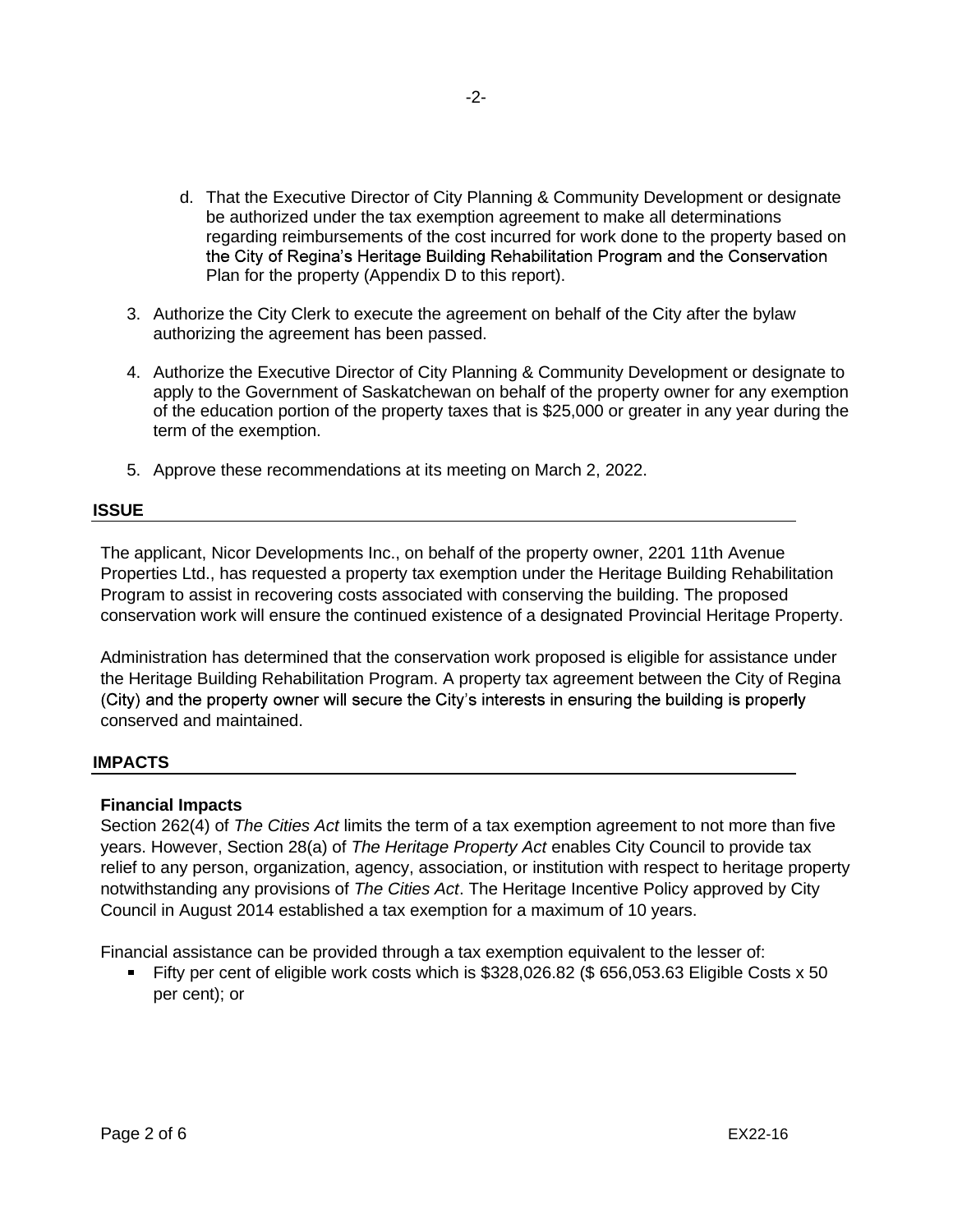• The total property taxes that would otherwise be payable in the 10 years immediately following the approval of the tax exemption by the City Council is estimated at \$ 1,148,406.89 inflated by three per cent a year over the next 10 years. This amount is based on 2022's property taxes estimation of \$ 110,438.02 (Municipal portion: \$ 66,289.12; Education portion: \$ 38,182.37; Library portion: \$5.966.54)

Given the analysis above, the recommended financial assistance is 50 per cent of eligible work costs which is valued at approximately \$ 328,026.82. Since the exemption value is more than \$200,000, the applicant has submitted a development pro forma that provides detailed costs, budget, and cash flow.

## **Environmental Impacts**

City Council set a community goal for the city of Regina of achieving net zero emissions and sourcing of net zero renewable energy by 2050. In support of this goal, City Council asked Administration to provide energy and greenhouse gas implications of recommendations so that Council can evaluate the climate impacts of its decisions.

Restoring and preserving heritage buildings can prevent greenhouse gas (GHG) emissions resulting from demolition of the existing structure and construction of a new building. For example, the retention of an existing building prevents the generation of construction waste and demolition waste that would have been disposed at the landfill. Some of the materials disposed at the landfill would also generate GHG emissions.

#### **Policy Impacts**

Conservation of the Canada Life Assurance building meets the following policies outlined in Part A of *Design Regina: The Official Community Plan Bylaw No. 2013-48* (OCP):

#### Section D8: Culture

Goal 1 – Support Cultural Development and Cultural Heritage: Enhance quality of life and strengthen community identity and cohesion through supporting cultural development and cultural heritage.

- 10.1 Build partnerships and work collaboratively with community groups, other levels of government, and the private and voluntary sectors to encourage cultural development opportunities and conserve historic places.
- 10.4 Protect, conserve and maintain historic places in accordance with the *Standards and Guidelines for the Conservation of Historic Places in Canada* and any other guidelines adopted by City Council.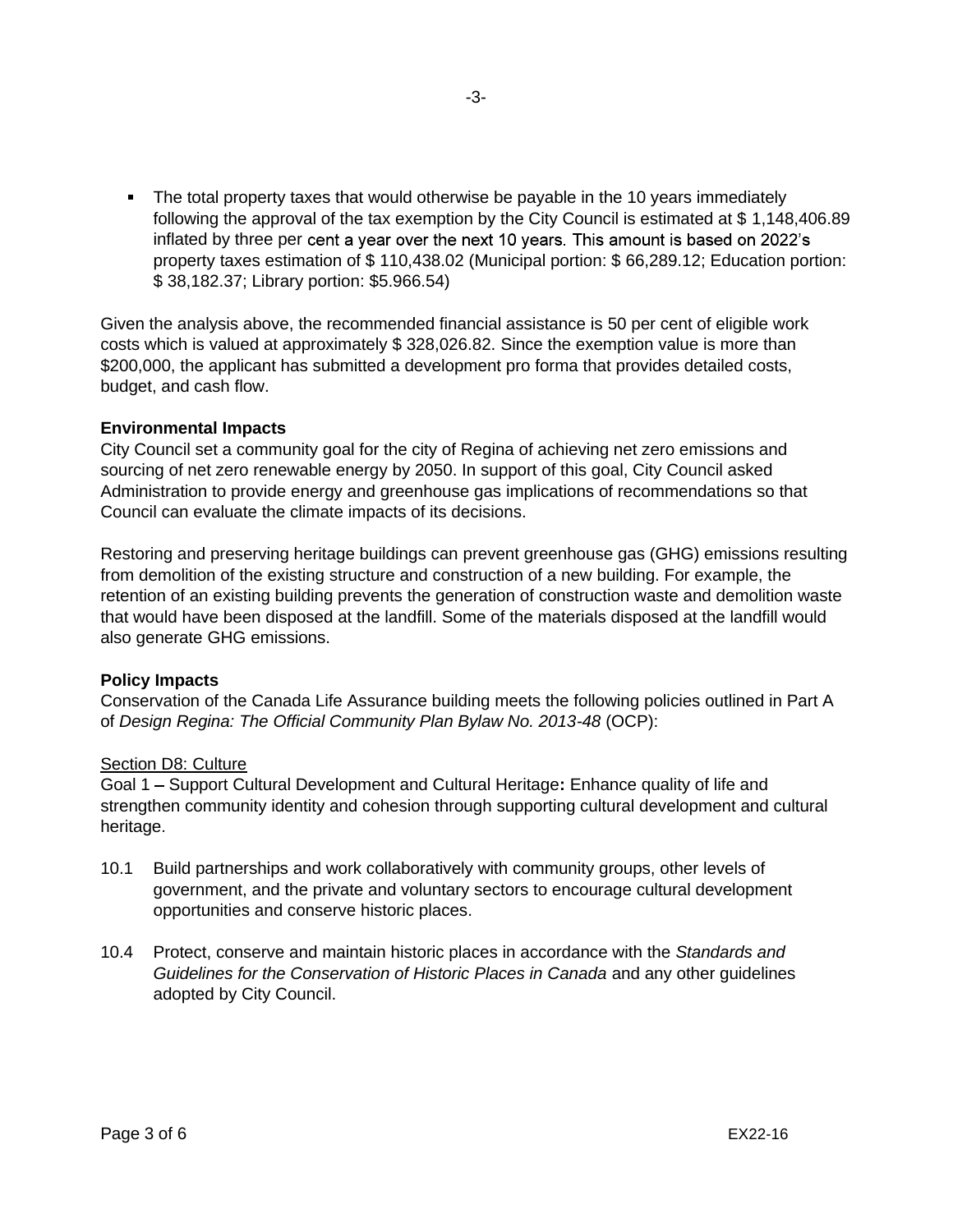- 10.5 Encourage owners to protect historic places through good stewardship and voluntarily designating their property for listing on the Heritage Property Register.
- 10.6 Leverage and expand funding, financial incentive programs and other means of support to advance cultural development, cultural resources and conservation of historic places.

The proposal is also consistent with the vision and objectives of Regina's Cultural Plan respecting:

Goal 7.3 – Commemorate and Celebrate the City's Cultural Heritage Objectives:

- **Demonstrate Leadership through the Management of the Heritage Conservation Program.**
- Conserve Cultural Heritage Resources.
- **Ensure New Development contributes to Sense of Place.**

There is no accessibility, risk/legal, or other impacts.

#### **OTHER OPTIONS**

If Council decides that the property does not require the funding for conservation, Council may reject the application and provide reasons for the decision.

#### **COMMUNICATIONS**

The property owners and Heritage Regina have received a copy of this report for information. The property owners and interested parties will receive written notice of City Council's decisions.

#### **DISCUSSION**

Designation Order attached as Appendix E, designating 2201 11<sup>th</sup> Avenue as a Provincial Heritage property was approved on April 5, 1978. The heritage value of the Canada Life Assurance Building lies in its association with the insurance industry in Saskatchewan. From 1914 to 1947, the building served as the Saskatchewan headquarters for the Ontario-based Canada Life Assurance Company. In 1946 Saskatchewan Government Insurance Office (SGIO), the first government owned insurance company in Canada, established their head office in the building. SGIO purchased the building in 1947 and maintained their head office in the building until 1979.

The heritage value of the building also resides in its architecture. The second tallest building in Regina at the time of its construction in 1914, the Canada Life Assurance Building projected prosperity, prestige and stability, images desired by the insurance industry. Featuring an ornate white terracotta façade, the building was designed by the prominent Montreal architectural firm of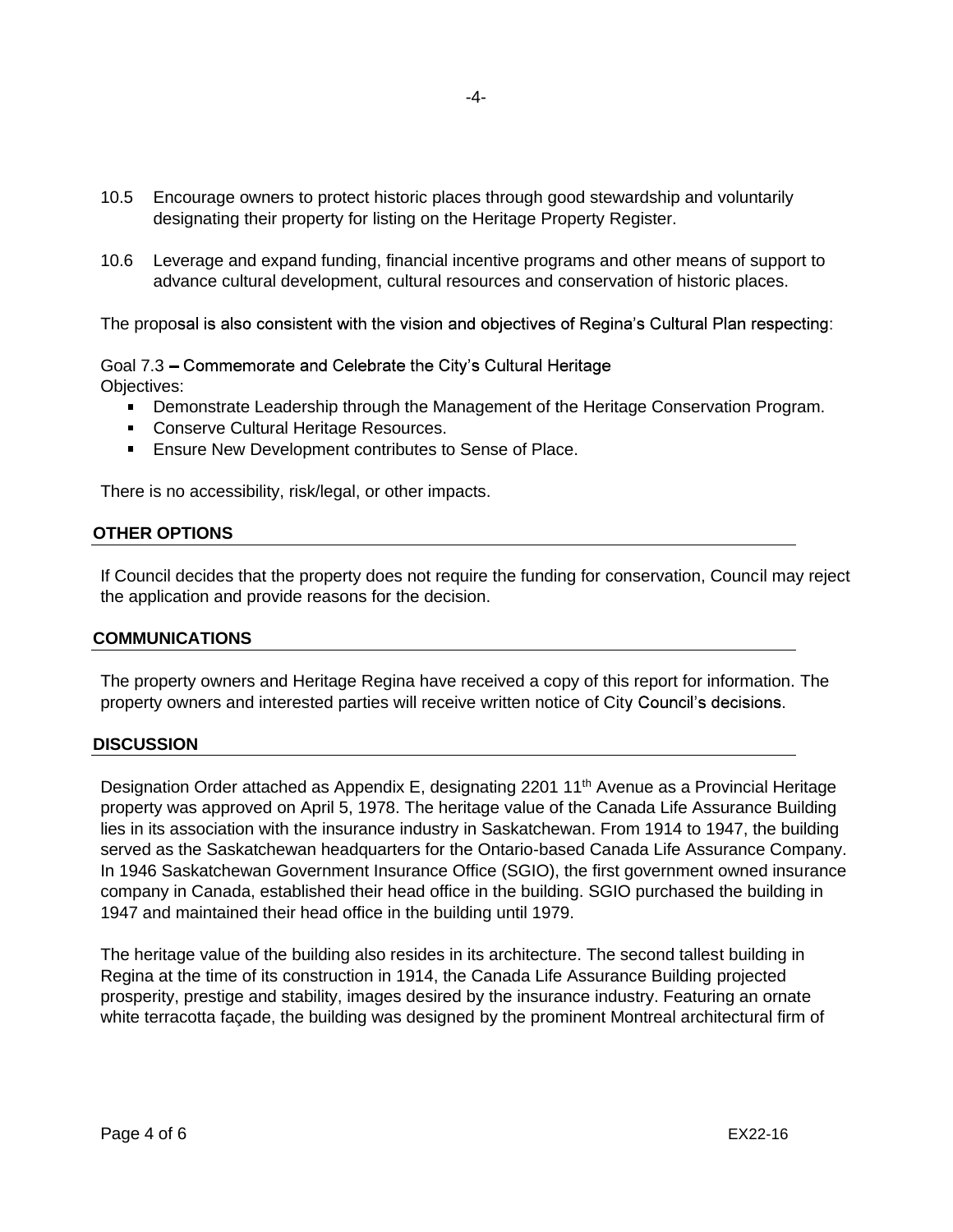Brown and Vallance in the Gothic Revival style with influences from the Chicago School. The most substantial representative of the style in Saskatchewan, the building is very similar to two other structures designed by Brown and Vallance during the period, the Canada Life Assurance Building (Hollingsworth Building) in Calgary, and the Whalen Building in Thunder Bay.

## Conservation Work and Eligible Costs

Under the Standards and Guidelines, the work proposed for the Canada Life Assurance Building includes aspects of preservation, rehabilitation, and restoration. The general conservation strategy for the Canada Life Assurance Building is to restore and preserve as much of the original building as possible. As many of the areas have already been modified, it is important to maintain the heritage elements that remain.

Phase 1: Currently Critical & Recommended

- **Stair Restoration**
- **Window Painting (or Partial Replacement)**
- Roof Maintenance

Phase 2: Potentially Critical - Should Be Monitored

- **Terra Cotta Cleaning, Review, and Maintenance**
- **Existing Mechanical and Electrical Systems**
- Review of Window Condition if not Replaced in Phase 1

Phase 3: Not Critical Yet - Should Be Monitored

- **Masonry Review and Potential Repairs**
- **Potential Roof replacement**

Administration has determined that all the above proposed work is eligible for assistance under the policy as this work is required to conserve the character-defining elements of the building's exterior. The requested incentive is to cover the work specified under Phase 1, excluding the roof maintenance. The applicant has also requested to cover the cost for the Boiler replacement in this phase, which was originally a part of Phase 2, Existing Mechanical and Electrical Systems.

#### **DECISION HISTORY**

On August 25, 2014, City Council adopted the Heritage Building Rehabilitation Program attached as Appendix F of this report (CR14-100). The Heritage Incentive Policy approved through this program allows the City to provide tax exemption for eligible conservation work performed for the